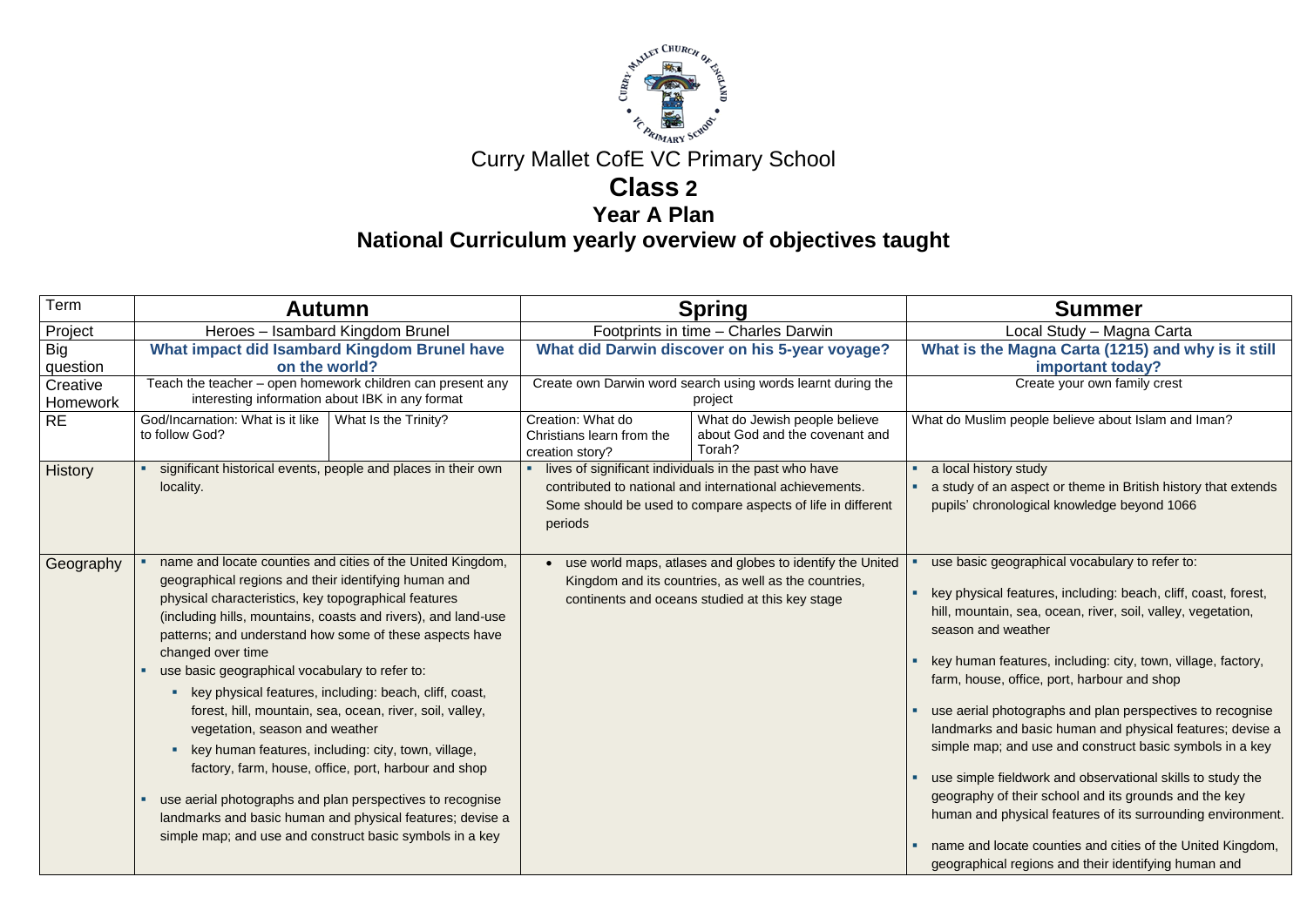|             | use simple fieldwork and observational skills to study the<br>geography of their school and its grounds and the key                                                                                                                                                                                                                                                                                                                                                                                                                                                                                                                                                     | human and physical features of its surrounding environment.                                                                                                                                                                                                                                                                                                                                                                                                 |                                             |                                                                                                                                                                                                                                                                                          | changed over time<br>minerals and water<br>digital technologies.                                                                                                                                                     | physical characteristics, key topographical features<br>(including hills, mountains, coasts and rivers), and land-use<br>patterns; and understand how some of these aspects have<br>human geography, including: types of settlement and land<br>use, economic activity including trade links, and the<br>distribution of natural resources including energy, food,<br>use fieldwork to observe, measure, record and present the<br>human and physical features in the local area using a range<br>of methods, including sketch maps, plans and graphs, and |
|-------------|-------------------------------------------------------------------------------------------------------------------------------------------------------------------------------------------------------------------------------------------------------------------------------------------------------------------------------------------------------------------------------------------------------------------------------------------------------------------------------------------------------------------------------------------------------------------------------------------------------------------------------------------------------------------------|-------------------------------------------------------------------------------------------------------------------------------------------------------------------------------------------------------------------------------------------------------------------------------------------------------------------------------------------------------------------------------------------------------------------------------------------------------------|---------------------------------------------|------------------------------------------------------------------------------------------------------------------------------------------------------------------------------------------------------------------------------------------------------------------------------------------|----------------------------------------------------------------------------------------------------------------------------------------------------------------------------------------------------------------------|------------------------------------------------------------------------------------------------------------------------------------------------------------------------------------------------------------------------------------------------------------------------------------------------------------------------------------------------------------------------------------------------------------------------------------------------------------------------------------------------------------------------------------------------------------|
| Science     | <b>Electricity</b><br>identify common appliances<br>that run on electricity<br>construct a simple series<br>electrical circuit, identifying<br>and naming its basic parts,<br>including cells, wires, bulbs,<br>switches and buzzers<br>identify whether or not a<br>lamp will light in a simple<br>series circuit, based on<br>whether or not the lamp is<br>part of a complete loop with<br>a battery<br>recognise that a switch<br>opens and closes a circuit<br>and associate this with<br>whether or not a lamp lights<br>in a simple series circuit<br>recognise some common<br>conductors and insulators, and<br>associate metals with being<br>good conductors. | Light<br>recognise that they need<br>light in order to see things<br>and that dark is the<br>absence of light<br>notice that light is reflected<br>from surfaces<br>recognise that light from<br>the sun can be dangerous<br>and that there are ways to<br>protect their eyes<br>recognise that shadows<br>are formed when the light<br>from a light source is<br>blocked by a solid object<br>find patterns in the way that<br>the size of shadows change. | <b>Materials</b><br>twisting and stretching | identify and compare the suitability of a variety of<br>everyday materials, including wood, metal, plastic, glass,<br>brick, rock, paper and cardboard for particular uses<br>find out how the shapes of solid objects made from some<br>materials can be changed by squashing, bending, | Forces and magnets<br>but magnetic forces can act at a distance<br>some materials and not others<br>identify some magnetic materials<br>describe magnets as having two poles<br>depending on which poles are facing. | compare how things move on different surfaces<br>notice that some forces need contact between two objects,<br>observe how magnets attract or repel each other and attract<br>compare and group together a variety of everyday materials<br>on the basis of whether they are attracted to a magnet, and<br>predict whether two magnets will attract or repel each other,                                                                                                                                                                                    |
| <b>PSHE</b> | <b>JIGSAW</b><br>Being Me in My World                                                                                                                                                                                                                                                                                                                                                                                                                                                                                                                                                                                                                                   | <b>JIGSAW</b><br><b>Celebrating Difference</b>                                                                                                                                                                                                                                                                                                                                                                                                              | <b>JIGSAW</b><br><b>Dreams and Goals</b>    | <b>JIGSAW</b><br><b>Healthy Me</b>                                                                                                                                                                                                                                                       | <b>JIGSAW</b><br>Relationships                                                                                                                                                                                       | <b>JIGSAW</b><br><b>Changing Me</b>                                                                                                                                                                                                                                                                                                                                                                                                                                                                                                                        |

- 
- 
- 
- 
- 
-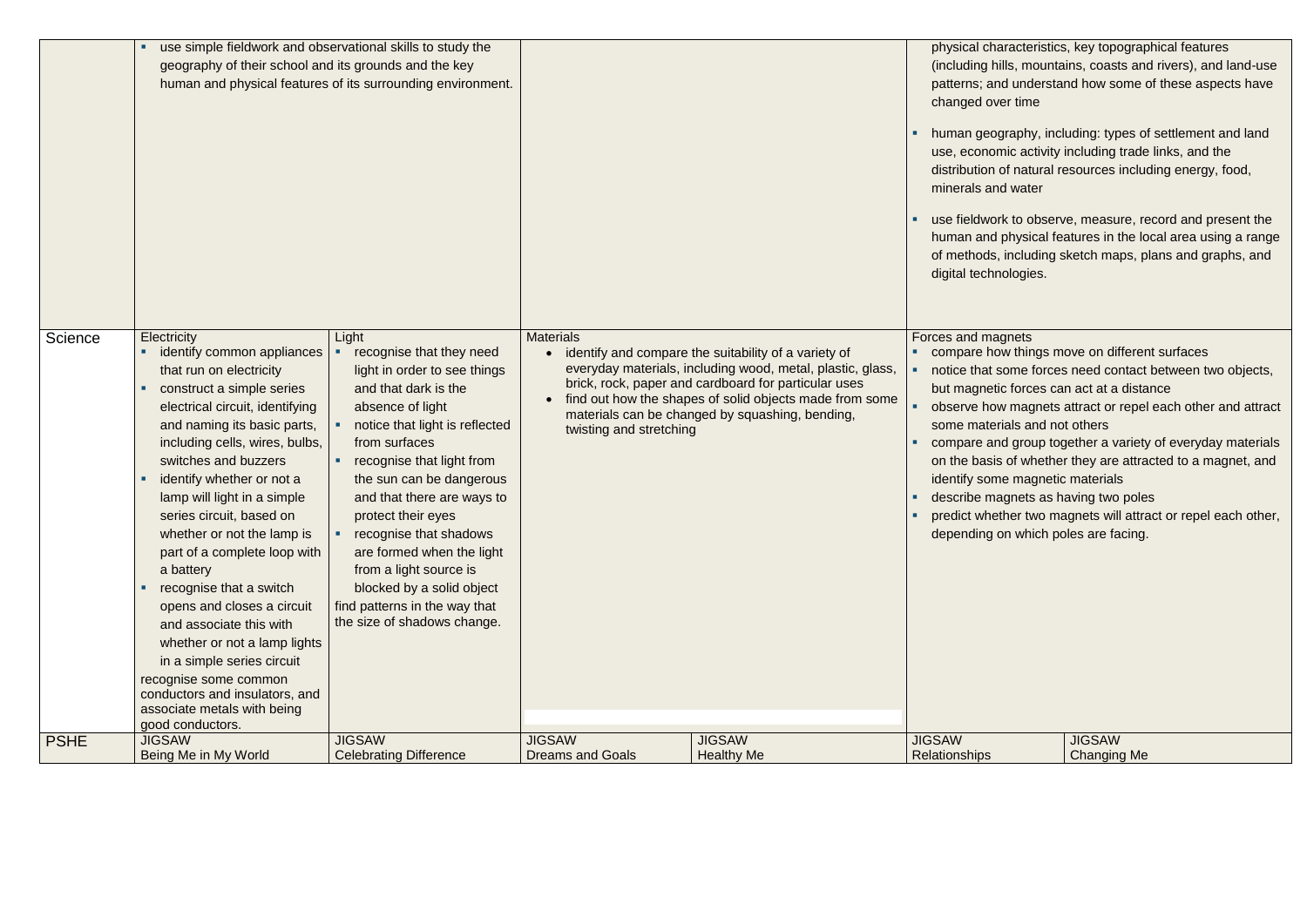### I am healthy

### See EliM planning and assemblies

debug simple programs reasoning to predict the behaviour of simple

and combine a variety of software (including vices) on a range of digital devices to design and nge of programs, systems and content that given goals, including collecting, analysing, and presenting data and information logy safely and respectfully, keeping personal private; identify where to go for help and support have concerns about content or contact on the other online technologies logy safely, respectfully and responsibly;

acceptable/unacceptable behaviour; identify a ays to report concerns about content and contact.

pices expressively and creatively by singing speaking chants and rhymes

and untuned instruments musically

concentration and understanding to a range of If live and recorded music

with, create, select and combine sounds using lated dimensions of music.

be taught to:

erform in solo and ensemble contexts, using their playing musical instruments with increasing

luency, control and expression

and compose music for a range of purposes using lated dimensions of music

attention to detail and recall sounds with aural memory

derstand staff and other musical notations

and understand a wide range of high-quality live

ed music drawn from different traditions and from osers and musicians

understanding of the history of music.

| On-line      | I am kind and responsible                                                                                                                                                                                                                                                                                                                                                                                                                                                                                                                                                                                                                                                                                                                                                                                                                                                                          | I am safe                                                                                                                                                                                                                                                                                                                                                                                                                                                                                                                                                                                                                                                                                                                                                                                                                                                                                                                                                                     |                                                                                                                                                                                                                                                                                                                                      |
|--------------|----------------------------------------------------------------------------------------------------------------------------------------------------------------------------------------------------------------------------------------------------------------------------------------------------------------------------------------------------------------------------------------------------------------------------------------------------------------------------------------------------------------------------------------------------------------------------------------------------------------------------------------------------------------------------------------------------------------------------------------------------------------------------------------------------------------------------------------------------------------------------------------------------|-------------------------------------------------------------------------------------------------------------------------------------------------------------------------------------------------------------------------------------------------------------------------------------------------------------------------------------------------------------------------------------------------------------------------------------------------------------------------------------------------------------------------------------------------------------------------------------------------------------------------------------------------------------------------------------------------------------------------------------------------------------------------------------------------------------------------------------------------------------------------------------------------------------------------------------------------------------------------------|--------------------------------------------------------------------------------------------------------------------------------------------------------------------------------------------------------------------------------------------------------------------------------------------------------------------------------------|
| safety       | See EliM planning and assemblies<br>use technology safely, respectfully and responsibly;<br>recognise acceptable/unacceptable behaviour; identify a<br>range of ways to report concerns about content and contact.                                                                                                                                                                                                                                                                                                                                                                                                                                                                                                                                                                                                                                                                                 | See EliM planning and assemblies<br>use technology safely and respectfully, keeping personal<br>information private; identify where to go for help and support<br>when they have concerns about content or contact on the<br>internet or other online technologies.                                                                                                                                                                                                                                                                                                                                                                                                                                                                                                                                                                                                                                                                                                           |                                                                                                                                                                                                                                                                                                                                      |
| Computing    | create and debug simple programs<br>understand what algorithms are; how they are implemented<br>as programs on digital devices; and that programs execute<br>by following precise and unambiguous instructions<br>design, write and debug programs that accomplish specific<br>goals, including controlling or simulating physical systems;<br>solve problems by decomposing them into smaller parts<br>use sequence, selection, and repetition in programs; work<br>with variables and various forms of input and output<br>use logical reasoning to explain how some simple algorithms<br>work and to detect and correct errors in algorithms and<br>programs<br>use technology safely and respectfully, keeping personal<br>information private; identify where to go for help and support<br>when they have concerns about content or contact on the<br>internet or other online technologies. | use technology purposefully to create, organise, store,<br>manipulate and retrieve digital content<br>recognise common uses of information technology beyond<br>school<br>understand computer networks including the internet; how<br>they can provide multiple services, such as the world wide<br>web; and the opportunities they offer for communication and<br>collaboration<br>use search technologies effectively, appreciate how results<br>are selected and ranked, and be discerning in evaluating<br>digital content<br>use technology safely and respectfully, keeping personal<br>information private; identify where to go for help and support<br>when they have concerns about content or contact on the<br>internet or other online technologies.                                                                                                                                                                                                             | create and<br>٠<br>use logical<br>programs<br>select, use<br>internet ser<br>create a rai<br>accomplish<br>evaluating<br>use techno<br>information<br>when they<br>internet or<br>use techno<br>recognise a<br>range of wa                                                                                                           |
| <b>Music</b> | use their voices expressively and creatively by singing<br>songs and speaking chants and rhymes<br>" listen with concentration and understanding to a range of<br>high-quality live and recorded music<br>Pupils are taught to:<br>listen with attention to detail and recall sounds with<br>increasing aural memory<br>use and understand staff and other musical notations                                                                                                                                                                                                                                                                                                                                                                                                                                                                                                                       | use their voices expressively and creatively by singing<br>songs and speaking chants and rhymes<br>• play tuned and untuned instruments musically<br>listen with concentration and understanding to a range of<br>high-quality live and recorded music<br>experiment with, create, select and combine sounds using<br>the inter-related dimensions of music.<br>Pupils are taught to:<br>play and perform in solo and ensemble contexts, using their<br>voices and playing musical instruments with increasing<br>accuracy, fluency, control and expression<br>improvise and compose music for a range of purposes using<br>the inter-related dimensions of music<br>listen with attention to detail and recall sounds with<br>increasing aural memory<br>use and understand staff and other musical notations<br>appreciate and understand a wide range of high-quality live<br>and recorded music drawn from different traditions and from<br>great composers and musicians | use their vo<br>songs and<br>• play tuned<br>listen with o<br>high-quality<br>experiment<br>the inter-rel<br>Pupils should I<br>$\blacksquare$<br>play and pe<br>voices and<br>accuracy, f<br>improvise a<br>the inter-rel<br>listen with a<br>increasing<br>use and un<br>appreciate<br>٠<br>and record<br>great comp<br>develop an |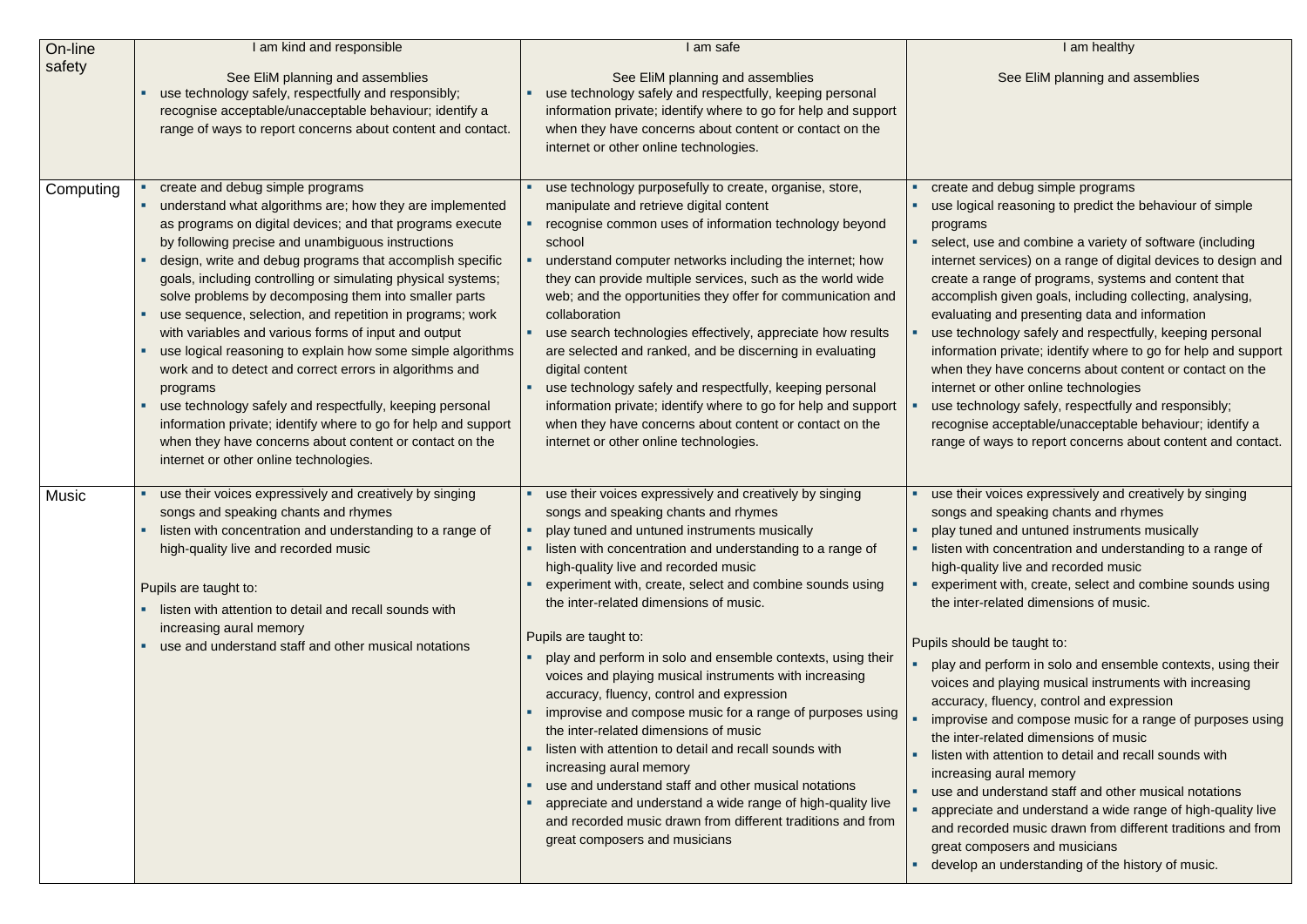| <b>MFL</b> | listen attentively to spoken language and show<br>٠<br>understanding by joining in and responding<br>describe people, places, things and actions orally and in<br>writing                                                                                                                                                                                                                                                                                                                            | develop accurate pronunciation and intonation so that others<br>٠<br>understand when they are reading aloud or using familiar<br>words and phrases<br>present ideas and information orally to a range of audiences<br>explore the patterns and sounds of language through songs<br>and rhymes and link the spelling, sound and meaning of<br>words                                                                                                                                                                                        | appreciate<br>language<br>describe po<br>writing<br>engage in<br>express op<br>clarification                                                                 |
|------------|------------------------------------------------------------------------------------------------------------------------------------------------------------------------------------------------------------------------------------------------------------------------------------------------------------------------------------------------------------------------------------------------------------------------------------------------------------------------------------------------------|-------------------------------------------------------------------------------------------------------------------------------------------------------------------------------------------------------------------------------------------------------------------------------------------------------------------------------------------------------------------------------------------------------------------------------------------------------------------------------------------------------------------------------------------|--------------------------------------------------------------------------------------------------------------------------------------------------------------|
| Art        | Monet<br>to use drawing and painting to develop and share their<br>ideas, experiences and imagination<br>to develop a wide range of art and design techniques in<br>using colour, pattern, texture, line, shape, form and space<br>about the work of a range of artists, describing the<br>differences and similarities between different practices and<br>disciplines, and making links to their own work.<br>Pupils will be taught:<br>to create sketch books to record their observations and use | Clarice Cliff - clay<br>to use a range of materials creatively to design and make<br>products<br>to use drawing & sculpture to develop and share their ideas,<br>experiences and imagination<br>to develop a wide range of art and design techniques in<br>using texture, shape, form and space<br>about the work of a range of artists, craft makers and<br>designers, describing the differences and similarities<br>between different practices and disciplines, and making links<br>to their own work.                                | Pablo Picasso<br>to use a ra<br>products<br>to use drav<br>experience<br>to develop<br>using colou<br>about the v<br>designers,<br>between di<br>to their ow |
|            | them to review and revisit ideas<br>to improve their mastery of art and design techniques,<br>including drawing and painting with a range of materials<br>about great artists, architects and designers in history.                                                                                                                                                                                                                                                                                  | Pupils will be taught:<br>to create sketch books to record their observations and use<br>them to review and revisit ideas<br>to improve their mastery of art and design techniques,<br>including drawing and sculpture with a range of materials<br>e.g. clay<br>about great artists, architects and designers in history.                                                                                                                                                                                                                | Pupils will be t<br>to create sl<br>them to rev<br>to improve<br>п<br>including d<br>about grea<br>п                                                         |
| <b>PE</b>  | master basic movements including running, jumping,<br>throwing and catching, as well as developing balance, agility<br>and co-ordination, and begin to apply these in a range of<br>activities<br>participate in team games, developing simple tactics for<br>attacking and defending<br>compare their performances with previous ones and<br>demonstrate improvement to achieve their personal best.<br>use running, jumping, throwing and catching in isolation and<br>in combination              | master basic movements including running, jumping,<br>throwing and catching, as well as developing balance, agility<br>and co-ordination, and begin to apply these in a range of<br>activities<br>participate in team games, developing simple tactics for<br>attacking and defending<br>perform dances using simple movement patterns.<br>use running, jumping, throwing and catching in isolation and<br>in combination<br>compare their performances with previous ones and<br>demonstrate improvement to achieve their personal best. | master bas<br>throwing a<br>and co-ord<br>activities<br>participate<br>attacking a<br>perform da<br>use running<br>in combina<br>play compe<br>example, b    |

appreciate stories, songs, poems and rhymes in the

beople, places, things and actions orally and in

conversations; ask and answer questions; pinions and respond to those of others; seek on and help

ange of materials creatively to design and make

wing & painting to develop and share their ideas, es and imagination

o a wide range of art and design techniques in our, pattern, line, shape,

work of a range of artists, craft makers and describing the differences and similarities different practices and disciplines, and making links vn work.

### taught:

sketch books to record their observations and use eview and revisit ideas

e their mastery of art and design techniques, drawing & painting

at artists, architects and designers in history.

asic movements including running, jumping, and catching, as well as developing balance, agility dination, and begin to apply these in a range of

e in team games, developing simple tactics for and defending

lances using simple movement patterns.

ng, jumping, throwing and catching in isolation and ation

petitive games, modified where appropriate [for badminton, basketball, cricket, football, hockey,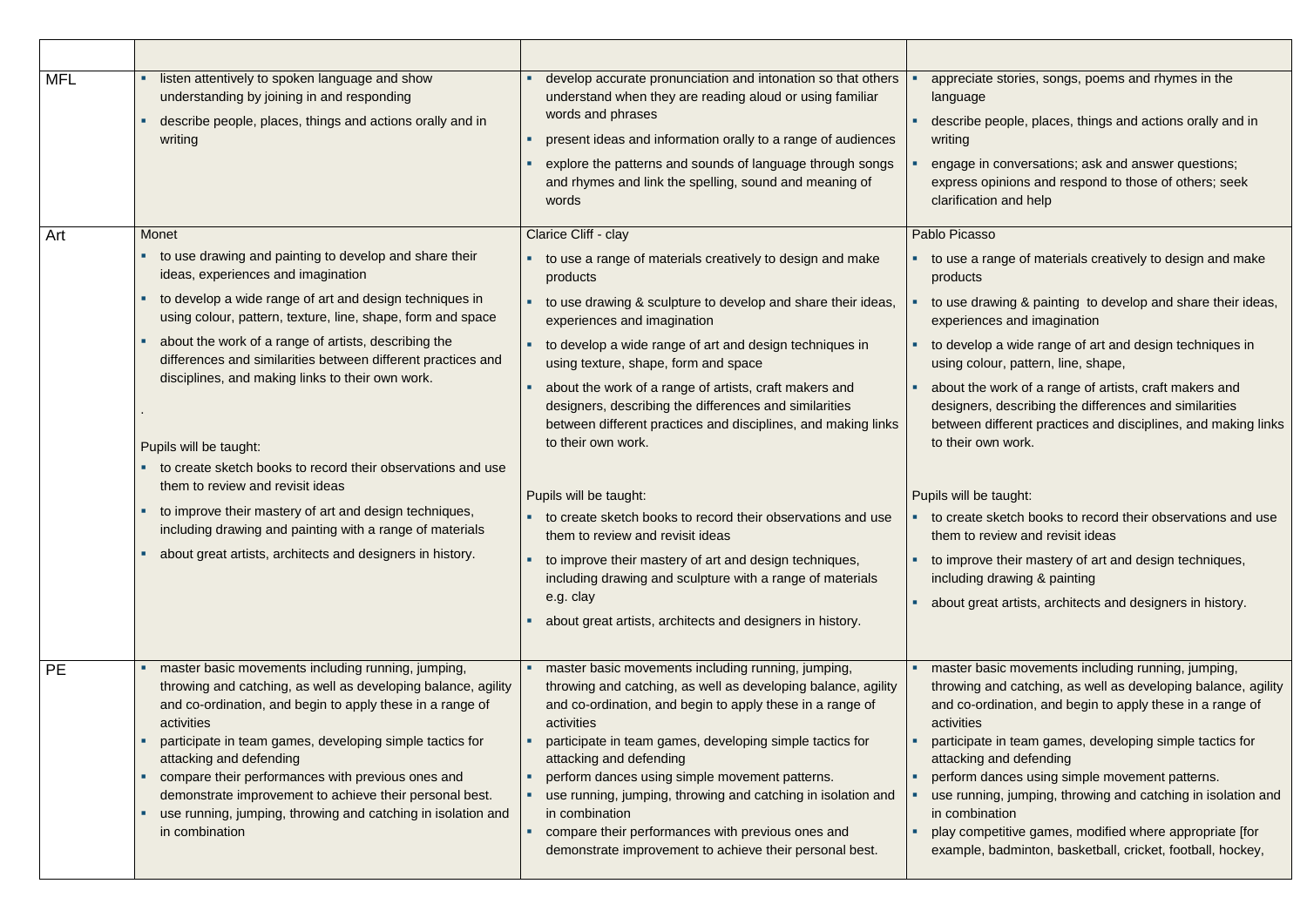|    | <b>Swimming and water safety</b><br>swim competently, confidently and proficiently over a<br>distance of at least 25 metres<br>use a range of strokes effectively [for example, front crawl,<br>backstroke and breaststroke]<br>perform safe self-rescue in different water-based situations.                                                                                                                                                                                                                                                                                                                                                                                                                                                                                                                                                                                                                                | play competitive games, modified where appropriate [for<br>example, badminton, basketball, cricket, football, hockey,<br>netball, rounders and tennis], and apply basic principles<br>suitable for attacking and defending<br>perform dances using simple movement patterns.<br>perform dances using a range of movement patterns                                                                                                                                                                                                                                                                                                                                                                                                                                                                                                                                                                                                                                                                                                                                                                                                                                                                                                                                                                                                                                                                | netball, ro<br>suitable fo<br>compare t<br>demonstra<br>develop fle<br>[for examp<br>take part i<br>both indivi                                                                                                                                                                                                                                                                                                                                                                                                                                                |
|----|------------------------------------------------------------------------------------------------------------------------------------------------------------------------------------------------------------------------------------------------------------------------------------------------------------------------------------------------------------------------------------------------------------------------------------------------------------------------------------------------------------------------------------------------------------------------------------------------------------------------------------------------------------------------------------------------------------------------------------------------------------------------------------------------------------------------------------------------------------------------------------------------------------------------------|--------------------------------------------------------------------------------------------------------------------------------------------------------------------------------------------------------------------------------------------------------------------------------------------------------------------------------------------------------------------------------------------------------------------------------------------------------------------------------------------------------------------------------------------------------------------------------------------------------------------------------------------------------------------------------------------------------------------------------------------------------------------------------------------------------------------------------------------------------------------------------------------------------------------------------------------------------------------------------------------------------------------------------------------------------------------------------------------------------------------------------------------------------------------------------------------------------------------------------------------------------------------------------------------------------------------------------------------------------------------------------------------------|----------------------------------------------------------------------------------------------------------------------------------------------------------------------------------------------------------------------------------------------------------------------------------------------------------------------------------------------------------------------------------------------------------------------------------------------------------------------------------------------------------------------------------------------------------------|
| DT | <b>Bridges:</b><br>When designing and making, pupils should be taught to:<br><b>Design</b><br>design purposeful, functional, appealing products for<br>themselves and other users based on design criteria<br>generate, develop, model and communicate their ideas<br>through talking, drawing, templates, mock-ups and, where<br>appropriate, information and communication technology<br><b>Make</b><br>select from and use a range of tools and equipment to<br>п.<br>perform practical tasks - joining<br>select from and use a wide range of materials and<br>٠<br>components, including construction materials, according to<br>their characteristics<br><b>Evaluate</b><br>explore and evaluate a range of existing products<br>evaluate their ideas and products against design criteria<br><b>Technical knowledge</b><br>build structures, exploring how they can be made<br>ш<br>stronger, stiffer and more stable | <b>Textiles</b><br>When designing and making, pupils should be taught to:<br><b>Design</b><br>design purposeful, functional, appealing products for<br>themselves and other users based on design criteria<br>generate, develop, model and communicate their ideas<br>through talking, drawing, templates, mock-ups and, where<br>appropriate, information and communication technology<br><b>Make</b><br>select from and use a range of tools and equipment to<br>perform practical tasks [for example, cutting, shaping, joining<br>and finishing]<br>select from and use a wide range of materials - textiles<br>according to their characteristics<br><b>Evaluate</b><br>explore and evaluate a range of existing products<br>evaluate their ideas and products against design criteria<br>ш<br><b>Cooking and nutrition</b><br>As part of their work with food, pupils should be taught how to<br>cook and apply the principles of nutrition and healthy eating.<br>Instilling a love of cooking in pupils will also open a door to one<br>of the great expressions of human creativity. Learning how to<br>cook is a crucial life skill that enables pupils to feed themselves<br>and others affordably and well, now and in later life.<br>Pupils should be taught to:<br>use the basic principles of a healthy and varied diet to<br>prepare dishes<br>understand where food comes from. | Little pigs ho<br>When designi<br><b>Design</b><br>design pur<br>themselve<br>generate,<br>through ta<br>appropriat<br><b>Make</b><br>select fron<br>perform pr<br>and finishi<br>Select /us<br><b>Evaluate</b><br>explore ar<br>evaluate tl<br>Technical kn<br>build struc<br>stiffer and<br>explore ar<br>products.<br><b>Cooking and</b><br>As part of the<br>cook and app<br>Instilling a lov<br>of the great e<br>cook is a cruc<br>and others aff<br><b>Pupils should</b><br>use the ba<br>prepare di<br>understand w<br>understand se<br>ingredients ar |

unders and tennis], and apply basic principles or attacking and defending

their performances with previous ones and ate improvement to achieve their personal best. exibility, strength, technique, control and balance ple, through athletics and gymnastics]

in outdoor and adventurous activity challenges idually and within a team

### use

ing and making, pupils should be taught to:

rposeful, functional, appealing products for es and other users based on design criteria develop, model and communicate their ideas alking, drawing, templates, mock-ups and, where te, information and communication technology

m and use a range of tools and equipment to ractical tasks [for example, cutting, shaping, joining ing]

e construction materials

nd evaluate a range of existing products

heir ideas and products against design criteria **Technical conditions** 

tures, exploring how they can be made stronger, more stable

nd use mechanisms - levers, sliders in their

### **nutrition**

ir work with food, pupils should be taught how to bly the principles of nutrition and healthy eating. love of cooking in pupils will also open a door to one expressions of human creativity. Learning how to cial life skill that enables pupils to feed themselves fordably and well, now and in later life.

be taught to:

asic principles of a healthy and varied diet to ishes

where food comes from.

easonality, and know where and how a variety of re grown, reared, caught and processed